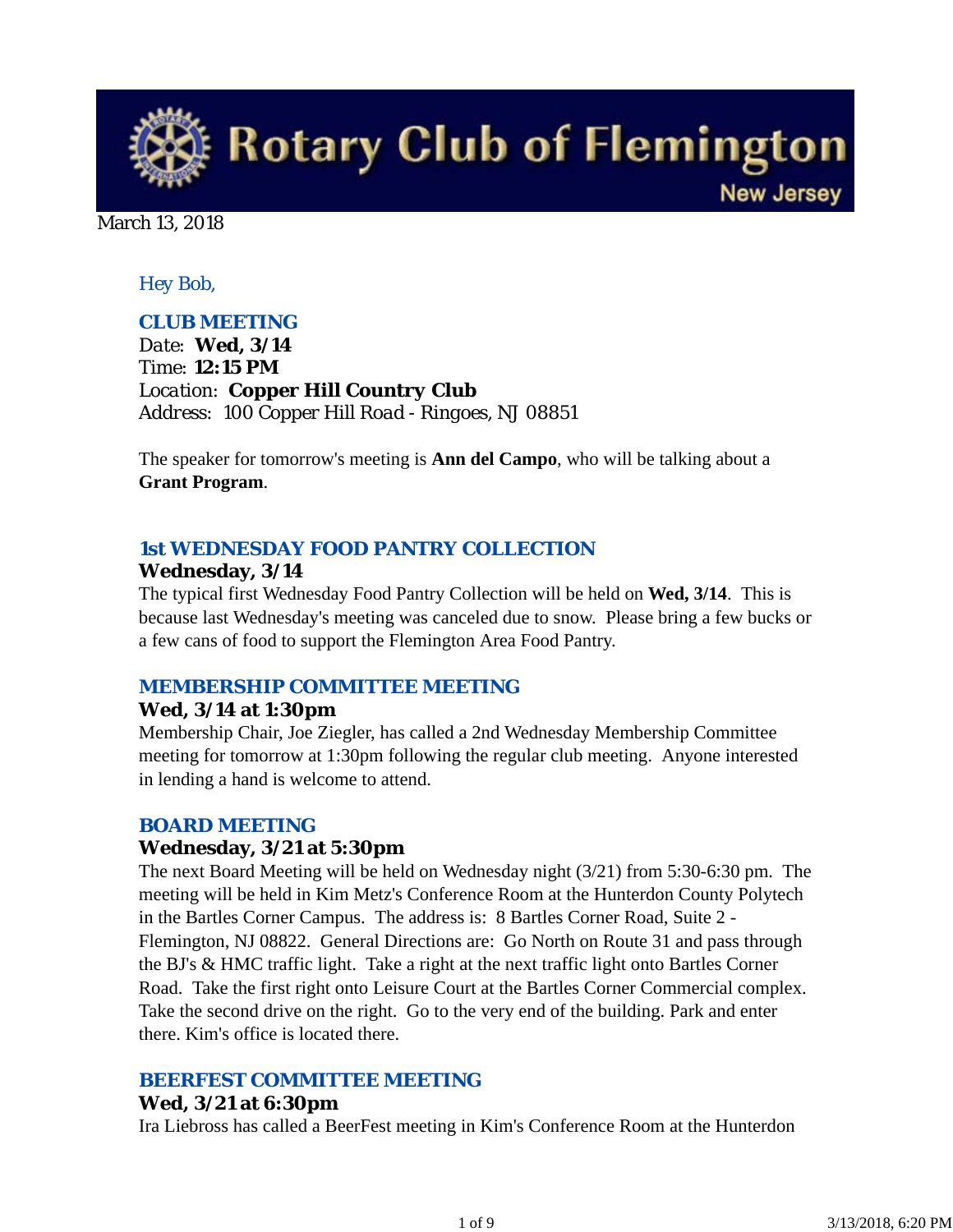County Polytech in the Bartles Corner Campus. See above for the address, which is the same location that the Board Meeting is being held.

# *RIDES for JOHN ZULLO* **From Sandy Clark Updated 3/13/2018**

Following is an updated schedule for driving John Zullo to Wednesday Rotary meetings during the next several weeks. This will be revised as necessary in each weekly E-Monger. Scheduled drivers should contact Sandy Clark at least 24 hours before the Wednesday meeting if they are unable to drive. At the same time, John will call the scheduled driver at least a day in advance if he does not plan to attend the meeting.

### **Schedule of Drivers for John Zullo**:

- Mar. 14 Terry Martin
- Mar. 21 Harry Mazujian
- Mar. 28 Dick Stothoff
- Apr. 4 Ken Skowronek



# *Rotary Districts 7510 & 7640 District Conference - "The Finale"* **Historic Valley Forge Casino Resort** Valley Forge, PA **May 18 - 20, 2018**

Save the date! Our Annual District Conference will be May 18-20, 2018. Enjoy a luxurious weekend at

the Valley Forge Casino Resort near King of Prussia Mall and Valley Forge National Park. This newly renovated hotel features a casino, entertainment, and fine dining.

This will be a joint conference between Districts 7510 and 7640 **and the last conference prior to our district consolidation**.

A finale is defined as the last part of a piece of music, a performance, or a public event, especially when it is particularly dramatic or exciting. the 2018 District Conference will be the "finale" conference of District 7510, and we intend to make it extremely dramatic and exciting.

So "Join the Rotary Revolution," Donna-Su and me at the Valley Forge Casino Resort for a spirited weekend at a luxury hotel and casino located near King of Prussia Mall and Valley Forge National Park. Check out our website, **jointherotaryrevolution.com**, for more details and updates. You can even register for the conference there!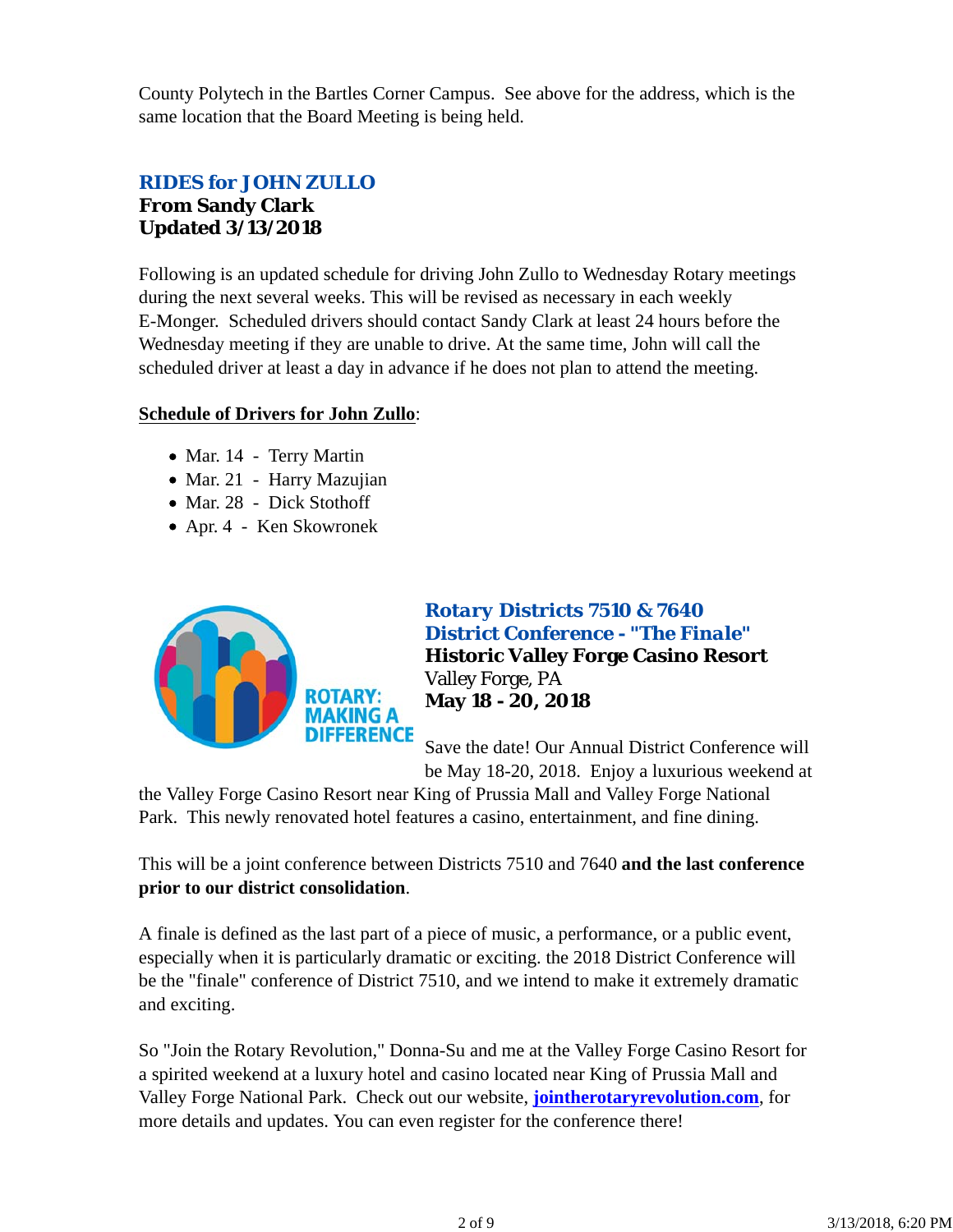We intend to surprise, the likes of which has not been seen since the Battle of Trenton.

Enlist now! Be part of the Grand Finale! We hope to see you there! District Governor Bob and Donna-Su Zeglarski



# *Find us on Facebook*

Click the image to the left to connect with the Rotary Club of Flemington, NJ on Facebook.



## *The Flemington Rotary MEMBER DIRECTORY Is Updated on the Website*

A PDF copy of the Club Directory kept on the club website, located on the password protected "**Members Only**" page. To access this, simply goto **www.FlemingtonRotaryNJ.org** and click on "Members

Only" in the upper left. The page is password protected. If you do not have the password, simply email us and request it.

If you see any updates that need to be made (a change of address, email, phone number, something is not listed correctly, etc.), please email Sandy Clark and request any changes to be made. **Click Here** to generate an email to Sandy.



# *SPEAKERS & PROGRAMS BEING SOUGHT*

Mick Schaible is looking for some ideas for upcoming meeting programs and speakers. If you have any leads, please pass them onto Mick, who will follow-up to schedule the speaker.

**Click here** to generate an email directly to Mick.



# *HUNTERDON COUNTY CHAMBER OF COMMERCE*

As you know, the Rotary Club of Flemington is a member of the H.C. Chamber of Commerce. This enables all Rotarians the ability to attend a Chamber function as a "member". If someone asks you what your business is, you would explain that you are a member representing the Rotary Club of Flemington. **Click Here** to visit the Chamber website for a listing of upcoming events.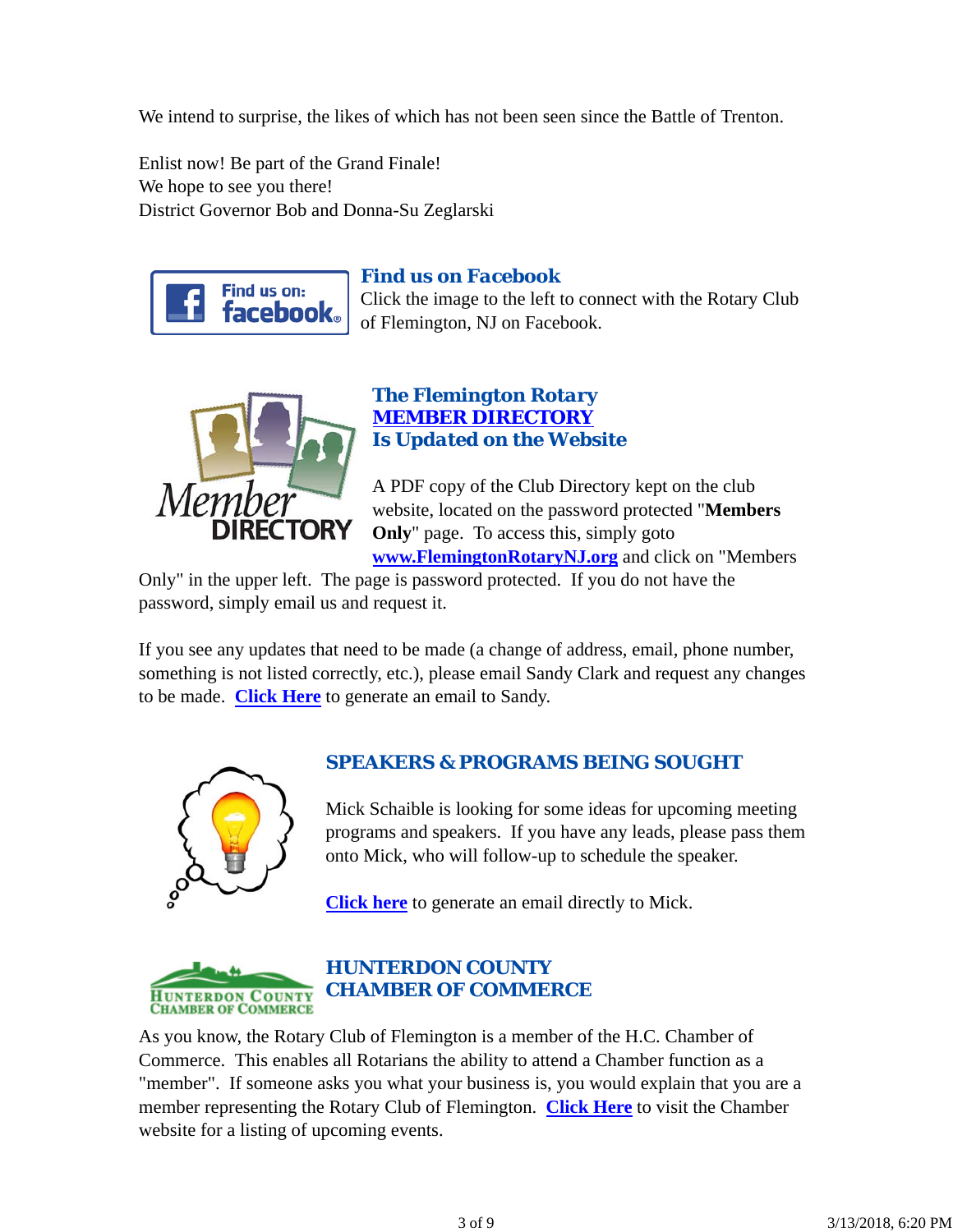### *ROTARY DISTRICT 7510 NEWS*

**Click Here** to read the current news from our Rotary District 7510.

### *UPCOMING DATES TO NOTE:*

Wed, 3/14: Ann del Campo: Grant Program.

Wed, 3/21: Open.

Wed, 3/28: Karen Widico: Flemington Rotary Service Action Committee (S.A.C.).

Wed, 4/04: TBA. Wed, 4/11: TBA. Wed, 4/18: TBA. Wed, 4/25: TBA.

**Next RCOF Board Meeting**: Wed, 3/21 at 5:30 PM (Usually the 3<sup>rd</sup> Wed). **Next BeerFest Meeting:** Wed,  $3/21$  at 6:30 PM (Usually the 3<sup>rd</sup> Wed). **Next Membership Meeting:** Wed,  $3/14$  at 1:30 PM (Usually the 2<sup>nd</sup> Wed).

# **Upcoming RCOF Club Events, Fundraisers, Fellowship Events, Etc**.:

TBA (Sat): Pedals for Progress Collection 9/29 (Sat): Flemington Rotary BeerFest

### **Rotary District 7510 Events & Functions:**

To Be Announced.

### *COMMITTEE LIST:*

**Click Here** to download the listing of all current Club Committee's and its members.

### *"MEMBERS ONLY" WEBSITE:*

### **Click Here for the Members Only section of the website to find:**

- 1) The "Membership Proposal Form" to propose a new member.
- 2) New Member Information.
- 3) An Online Copy of the Club Membership Directory.
- 4) A Link to All Photos Albums of the Club.

### *ROTARY WEBSITE LINKS:*

Rotary International: **www.Rotary.org** Rotary District 7510: **www.RotaryNJ.org**

### *NEARBY ROTARY CLUB MEETINGS:*

As A Rotarian, you are Welcome to attend a Rotary Club meeting anywhere in the world. Click here for the Rotary Club Locator App. Or see below for some local meetings: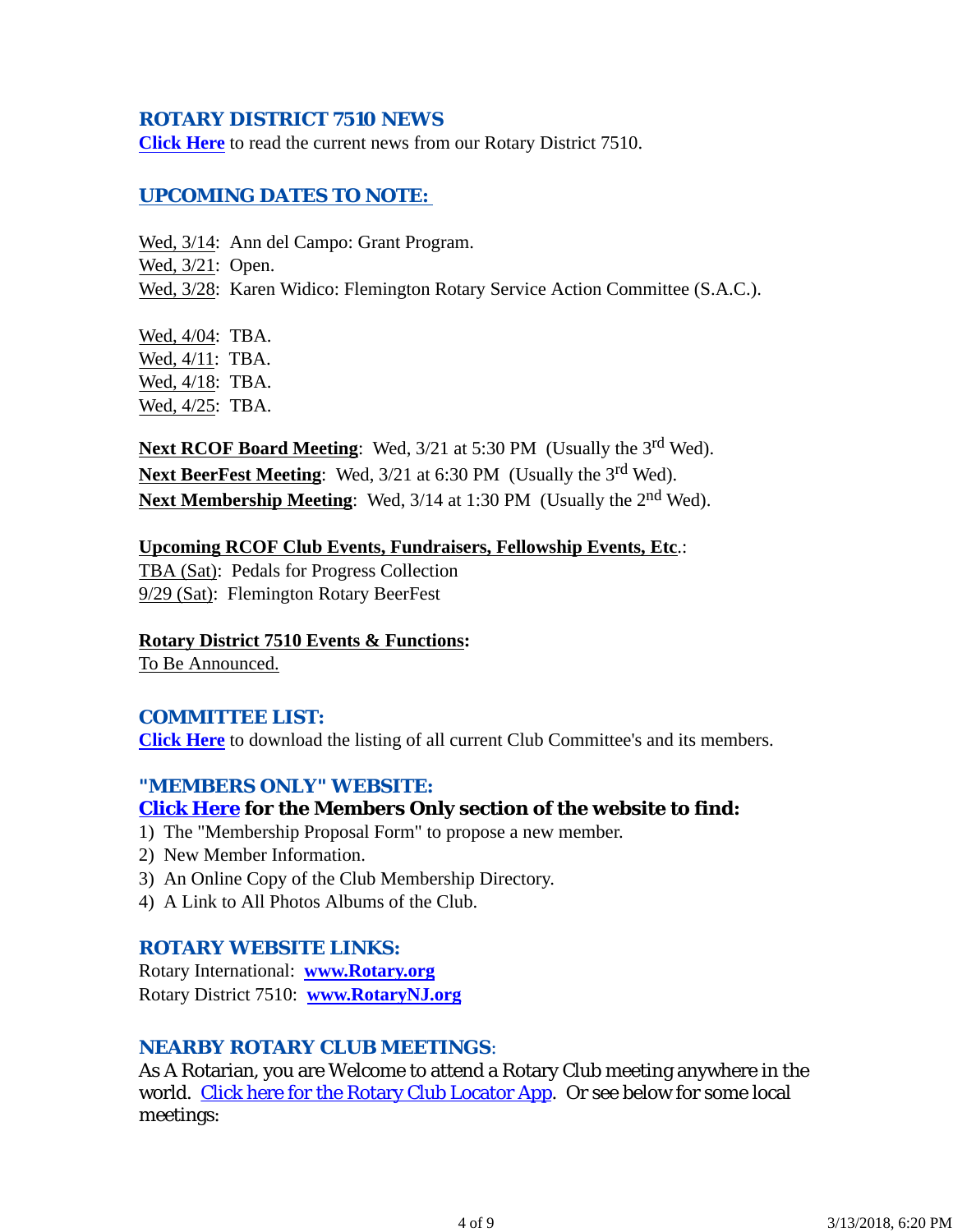### Mondays

**Lambertville/New Hope** (6:30 pm) - Lambertville Station Restaurant; 11 Bridge Street, Lambertville NJ 08530

**Piscataway** (12:15 pm) - Radisson Hotel; 21 Kingsbridge Road, Piscataway, NJ 08854

### Tuesdays

**Whitehouse** (12:15 pm) - Max's 22; 456 Route 22 West, Whitehouse Station, NJ 08889 **Princeton** (12:15 pm) - The Nassau Club; 6 Mercer Street, Princeton, NJ 08540 **Bridgewater-Bound Brook** (12:15 pm) - Arbor Glenn; 100 Monroe St, Bridgewater 08807

### Wednesdays

**Branchburg Township** (7:30 am): Stoney Brook Grille; 1285 Route 28, North Branch, NJ 08876

**Flemington** (12:15pm): Copper Hill Country Club; 100 Copper Hill Road, Ringoes, NJ 08851

**Hillsborough Township** (6:15 pm): Pheasant's Landing; 311 Amwell Road (Rt. 514), Hillsborough, NJ 08844

### Thursdays

**Clinton Sunrise** (7:30 am): Clinton Fire Department; New Street, Clinton, NJ 08809 **Somerville/Bridgewater** (12:15 pm): Bridgewater Manor; 1251 US Highway 202/206, Bridgewater, NJ 08807

**Trenton** (12:15 pm): Freddie's Tavern; 12 Railroad Avenue, West Trenton, NJ 08628

### Fridays

**North Hunterdon** (12:15 pm): Beaver Brook County Club; 25 County Club Drive, Annandale, NJ 08801

**Princeton Corridor** (12:15pm): Hyatt Regency; 102 Carnegie Center, Rt. 1 North, Princeton, NJ 08540

### eClub

**Rotary eClub of Hunterdon Horizon**: View website for meetings or online makeups.

# RI President's Call for Action in **2017-2018**: **"Rotary: Making a Difference" Rotary Club of Flemington - Our 94th Year**

Founded October 3, 1923 \* Charter #1529 \* District 7510

| Club President     | <b>Kim Metz</b>      |
|--------------------|----------------------|
| President-Elect    | **Open**             |
| Secretary          | <b>Kyle Fogarty</b>  |
| Treasurer, General | <b>Nik Kritharis</b> |
| Treasurer, Lunch   | Ken Skowronek        |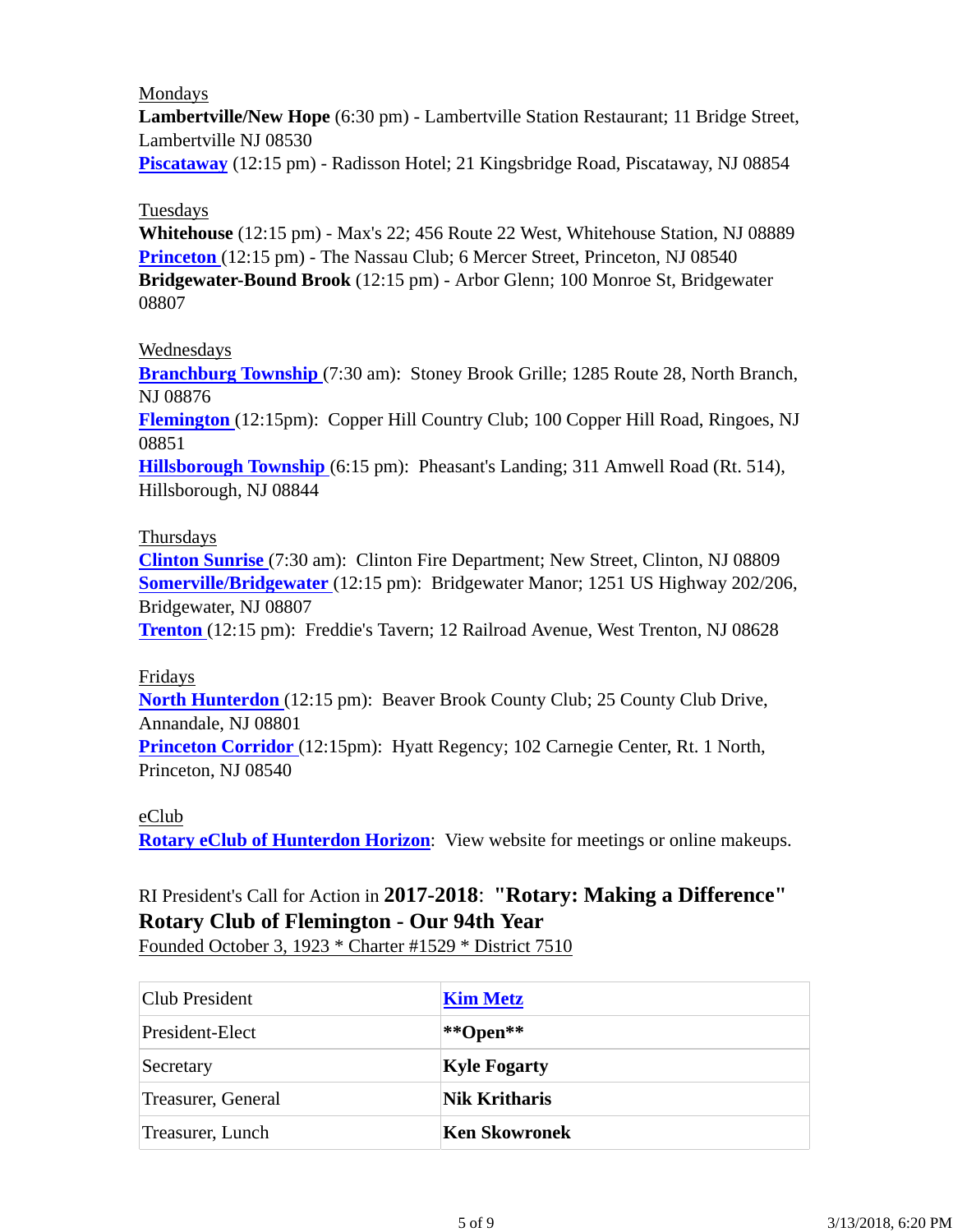| <b>D.J. Wright</b> (immediate Past-President) |
|-----------------------------------------------|
|                                               |
|                                               |
|                                               |
| Ian H.S. Riseley (Sandringham, Victoria,      |
| <b>Bob Zeglarski</b> (Roselle-Rosselle Park)  |
|                                               |
|                                               |
| <b>Albert Varga</b> (Lambertville-New Hope)   |
|                                               |

Club Meetings: **Wednesday, 12:15 pm, Copper Hill Country Club** 100 Copper Hill Road, Ringoes 08551



**MISSION STATEMENT:** The mission of Rotary International is to assist and guide Rotarians and Rotary clubs to accomplish the Object of Rotary to ensure Rotary's continuing relevance and to help build a better world, emphasizing service activities by individuals and groups that enhance the quality of life and human dignity, encouraging high ethical standards, and creating greater understanding among all people to advance the search for peace in the world.

**THE OBJECT OF ROTARY:** The object of Rotary is to encourage and foster the ideal of service as a basis of worthy enterprise and, in particular, to encourage and foster:

**1st**: The development of acquaintance as an opportunity for service;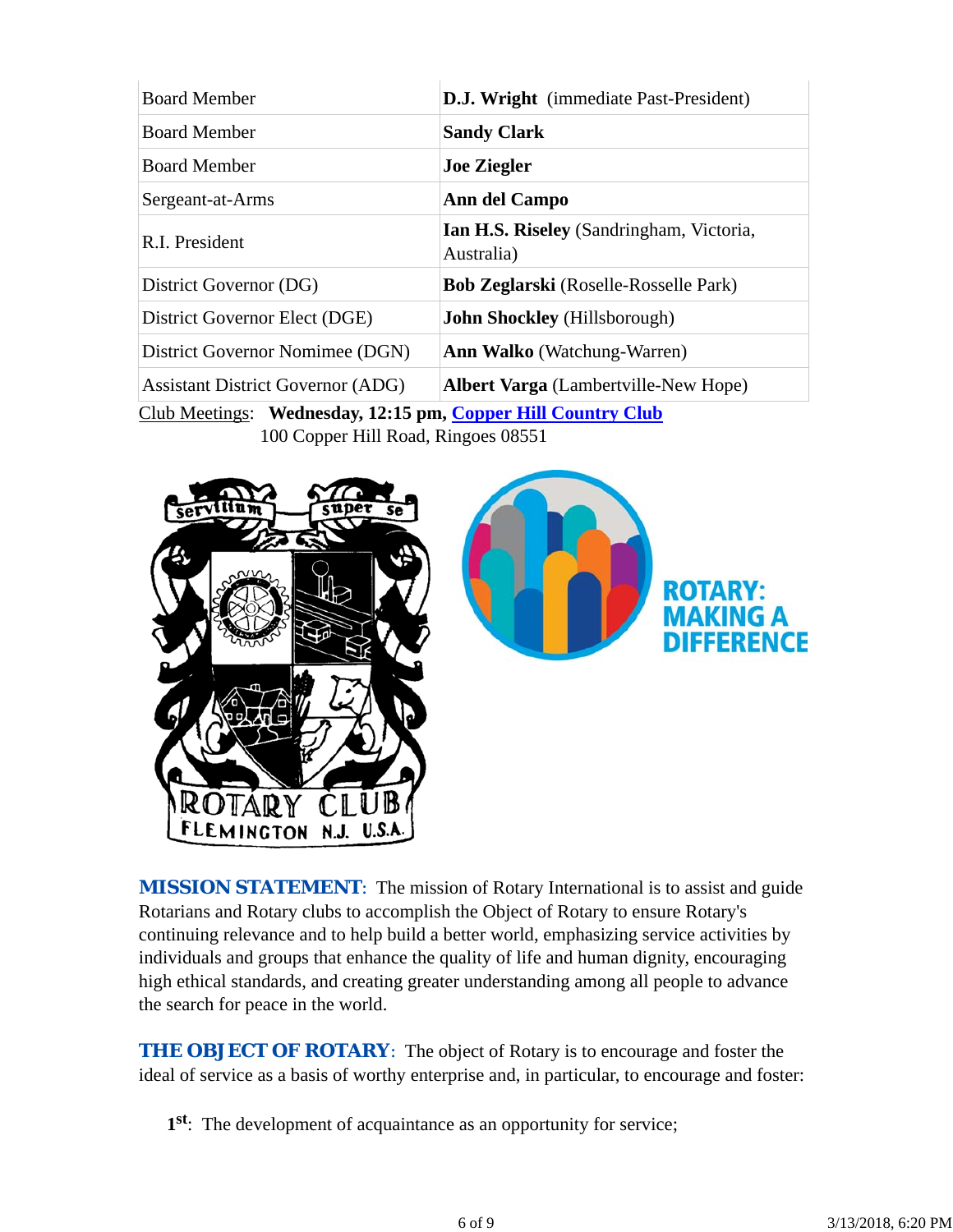**2nd**: High ethical standards in business and professions, the recognition of the worthiness of all useful occupations, and the dignifying of each Rotarian's occupation as an opportunity to serve society;

**3rd**: The application of the ideal of service in each Rotarian's personal, business and community life;

**4th**: The advancement of international understanding, goodwill, and peace through a world fellowship of business and professional persons united in the ideal of service.

### **THE 4-WAY TEST:** "Of the things we think, say or do:

**1st**: Is it the Truth?

2<sup>nd</sup>: Is it Fair to all concerned?

- **3rd**: Will it build goodwill and better friendships?
- **4th**: Will it be beneficial to all concerned?"

## *ROTARY's AVENUE'S OF SERVICE*:

**1)** Through **Club Service**, we have fun, build lasting friendships, and make sure that our club runs well.

**2)** Through **Vocational Service**, we volunteer our professional skills to serve others and promote integrity in everything we do.

**3)** Through **Community Service**, we address local needs and work with our community to bring lasting improvements.

**4)** Through **International Service**, we meet humanitarian needs around the globe and promote world understanding and peace.

**5)** Through **Youth Service**, we work with young people to help them become the next generation of leaders, visionaries, and peacemakers.

### **2017-2018 CLUB MEMBER ROSTER Rotary Club of Flemington, NJ** Current Number of Members: 37

| <b>Rotarian</b>                   | <b>Member Since</b> | <b>Classification</b>                    |
|-----------------------------------|---------------------|------------------------------------------|
| Bohler, Herbert C. (Herb)         | 1977                | <b>Specialty Advertising</b>             |
| Chittenden, Robert L. (Bob)       | 2003                | M.E.F.P. Consulting Engineering          |
| Clark, Arthur L. (Sandy)          | 1987                | Printing                                 |
| Davidson, James G. (Jim)          | 2002                | <b>Rubber Products</b>                   |
| del Campo, Ann                    | 2016                | Scientist & Farmer                       |
| Ferrari, Frederick J. (Fred)      | 1964                | Orthodontia                              |
| Fisher, Charles H. (Charlie)      | 1961                | <b>Funeral Services</b>                  |
| Fisher, Thomas H. (Tom)           | 2012                | <b>Property &amp; Casualty Insurance</b> |
| <b>Fogarty, Kyle M.</b>           | 2017                | <b>Financial Advisor</b>                 |
| Harrison, Jeffrey (Jeff)          | 1996                | Psychotherapy                            |
| <b>Hyatt, Frederic D. (Fred)</b>  | 2017                | <b>Retired - Aerospace</b>               |
| Kamnitsis, Christopher P. (Chris) | 2001                | <b>Financial Planning</b>                |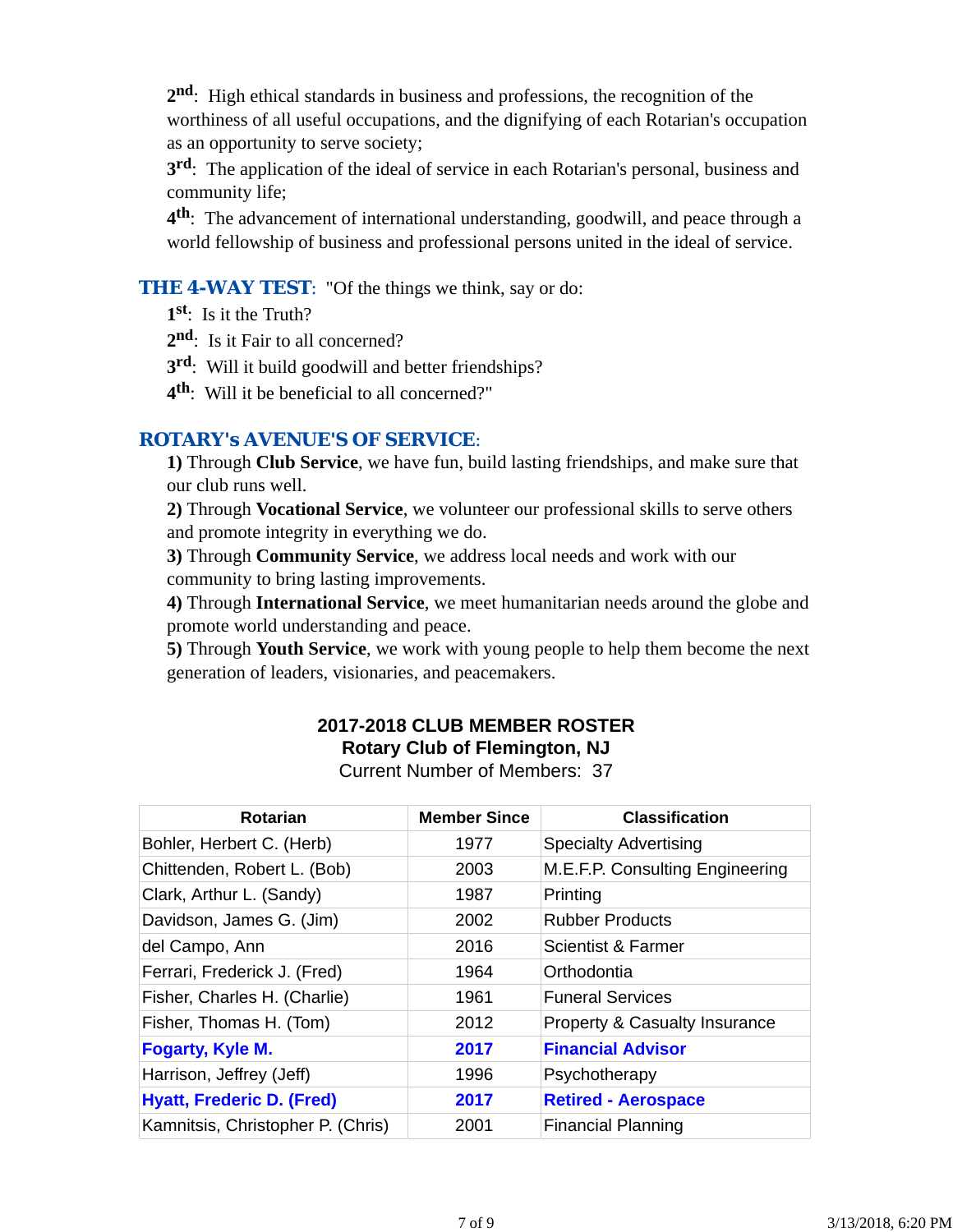| Kritharis, Nikolaos (Nik)      | 2016 | Dentistry                         |
|--------------------------------|------|-----------------------------------|
| Liebross, Ira                  | 1997 | <b>Family Medicine</b>            |
| Loew, Darren                   | 2002 | <b>Orthodontics</b>               |
| Martin, Teresa (Terry)         | 1993 | Solid Waste/Recycling             |
| Mazujian, Harry                | 2004 | Clergy                            |
| McWilliams, Nancy              | 1992 | Psychotherapy                     |
| Metz, Kim                      | 2007 | <b>Technical Education</b>        |
| <b>Moore, Jeffrey (Jeff)</b>   | 2018 | <b>Education - Secondary</b>      |
| Muller, George D.              | 1964 | <b>Cut Glass Manufacturing</b>    |
| Newland, Robert D. (Bob)       | 1998 | Insurance                         |
| Ownes, Terry M.                | 1987 | <b>Floor Covering</b>             |
| Phelan, Christopher J. (Chris) | 2009 | <b>Chamber Of Commerce</b>        |
| Randolph, R. Wayne             | 1982 | <b>Veterinary Medicine</b>        |
| Ruberto, Johanna S.            | 2016 | <b>High School Administration</b> |
| Schaible, R. Michael (Mick)    | 1998 | <b>Appraisal Services</b>         |
| Skowronek, Kenneth J. (Ken)    | 1994 | <b>Family Law</b>                 |
| Sollner, Richard F. (Dick)     | 1962 | Air Transportation                |
| Stothoff, Richard H. (Dick)    | 1966 | <b>Sanitary Engineering</b>       |
| Widico, Karen A.               | 1997 | <b>Public Health Services</b>     |
| Williams, Gwen                 | 1991 | Purchasing/Manufacturing          |
| Wise, Robert (Bob)             | 1992 | <b>Hospital Administration</b>    |
| Woske, Harry                   | 1977 | Cardiology                        |
| Wright, Daniel J. (D.J.)       | 2003 | <b>Funeral Services</b>           |
| Ziegler, Joseph E. (Joe)       | 1988 | <b>Investment Advisor</b>         |
| Zullo, John J. (Johnnie)       | 1987 | <b>Chemical Engineering</b>       |

Yours in Rotary Service, Bob Chittenden

**Rotary Club of Fleminton, NJ** PO Box 751 - Flemington, NJ 08822 www.FlemingtonRotaryNJ.org

Providing "Service Above Self" Since 1923



Rotary Club of Flemington, NJ, USA, PO Box 751, Flemington, NJ 08822

SafeUnsubscribe™ {recipient's email} Forward this email | Update Profile | About our service provider Sent by **bchittenden@jarengineering.com** in collaboration with